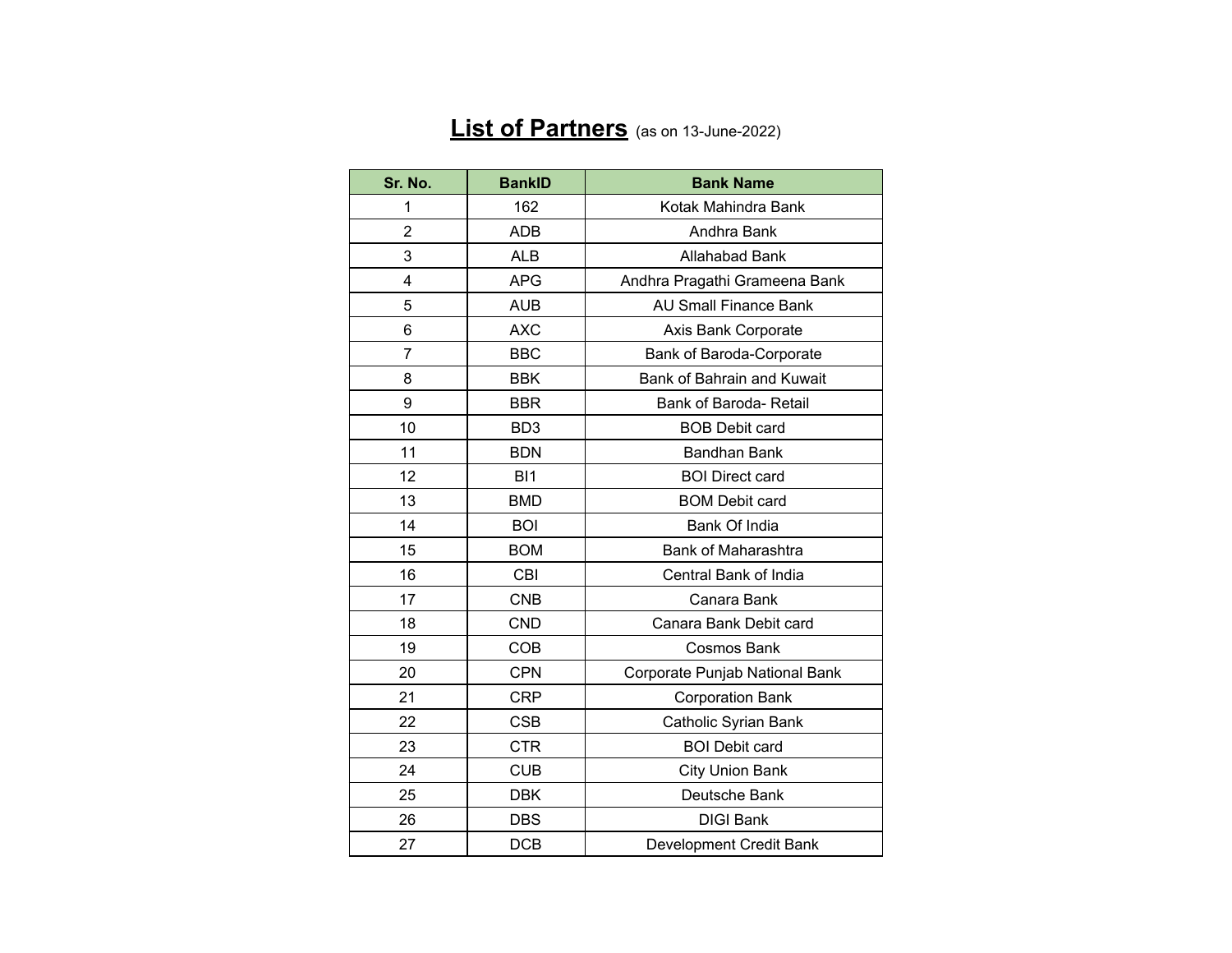| 28 | <b>DEN</b> | Dena Bank Net Banking                  |
|----|------------|----------------------------------------|
| 29 | <b>DLB</b> | Dhanlakshmi Bank                       |
| 30 | EP7        | Debit card                             |
| 31 | EQB        | <b>Equitas Bank</b>                    |
| 32 | FBK        | <b>Federal Bank</b>                    |
| 33 | <b>FNC</b> | Fincare Small Finance Bank Ltd         |
| 34 | HD4        | <b>HDFC UPI</b>                        |
| 35 | <b>HDF</b> | <b>HDFC Bank Limited</b>               |
| 36 | <b>HMP</b> | <b>Credit Card</b>                     |
| 37 | <b>HSB</b> | <b>HSBC</b>                            |
| 38 | IC4        | <b>ICICI UPI</b>                       |
| 39 | ICI        | <b>ICICI Bank</b>                      |
| 40 | ICO        | <b>ICICI Corporate Netbanking</b>      |
| 41 | <b>IDB</b> | <b>IDBI Bank</b>                       |
| 42 | <b>IDN</b> | <b>IDFC Bank Netbanking</b>            |
| 43 | <b>IDS</b> | <b>Indusind Bank</b>                   |
| 44 | <b>INB</b> | <b>Indian Bank</b>                     |
| 45 | <b>IOB</b> | Indian Overseas Bank                   |
| 46 | <b>JKB</b> | Jammu & Kashmir Bank                   |
| 47 | <b>JSB</b> | Janata Sahakari Bank                   |
| 48 | <b>KBL</b> | Karnataka Bank                         |
| 49 | <b>KGD</b> | Kerala Gramin Bank Debit card          |
| 50 | <b>KLB</b> | Kalupur Cooperative Bank               |
| 51 | <b>KVB</b> | Karur Vysya Bank Limited               |
| 52 | LVC        | Lakshmi Vilas Bank Corporate           |
| 53 | <b>LVR</b> | Lakshmi Vilas Bank Retail              |
| 54 | <b>NKB</b> | <b>NKGSB Bank</b>                      |
| 55 | OBC        | ORIENTAL BANK OF COMMERCE              |
| 56 | <b>PKB</b> | Pragathi Krishna Bank                  |
| 57 | <b>PKD</b> | Pragathikrishna Bank Debit card        |
| 58 | <b>PMC</b> | Punjab & Maharashtra Co-operative Bank |